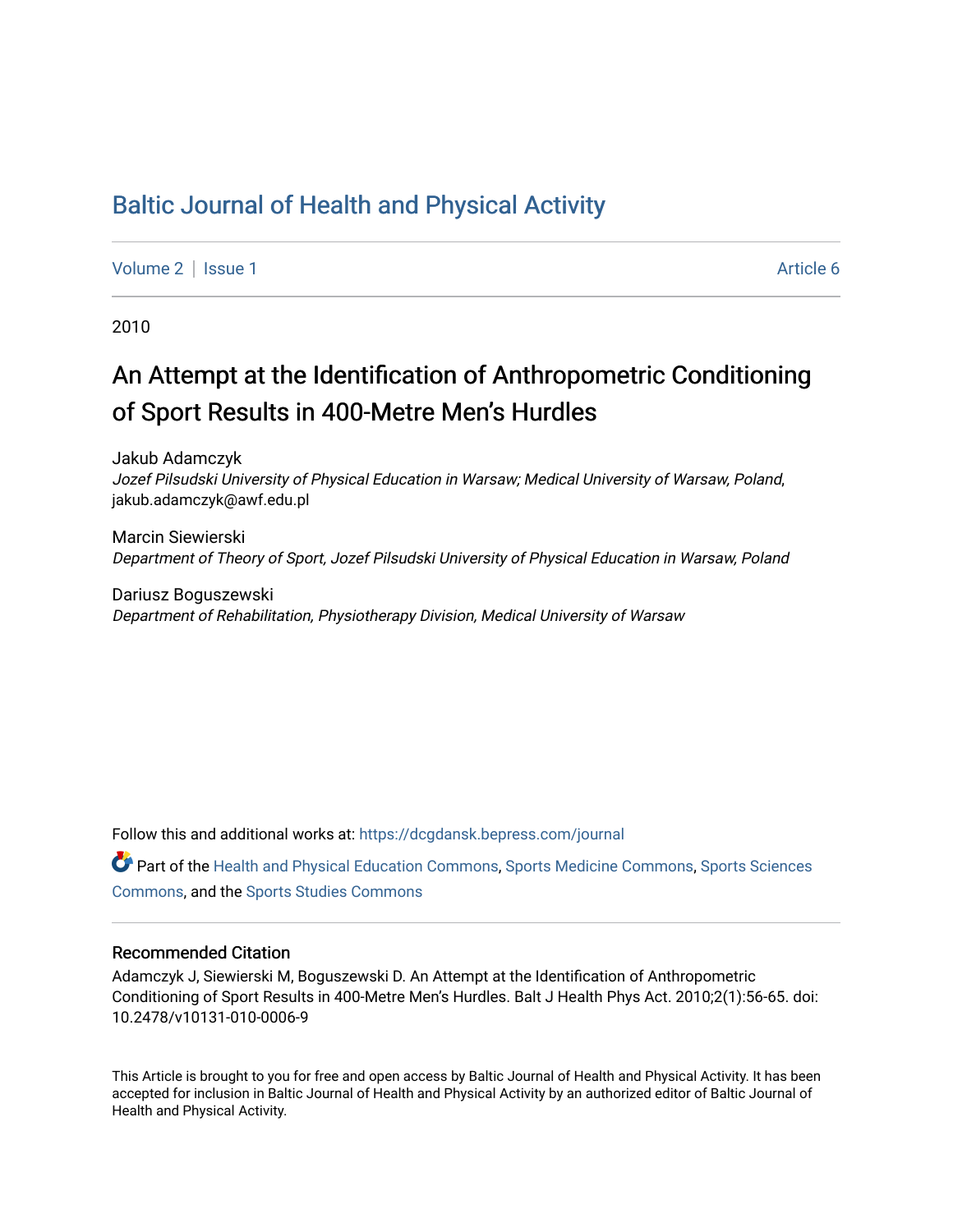|                                                                                                        | An Attempt at the Identification of<br><b>Anthropometric Conditioning of Sport Results</b><br>in 400-Metre Men's Hurdles                                                                                                                                                                                                                                                                                                                |  |  |  |  |  |
|--------------------------------------------------------------------------------------------------------|-----------------------------------------------------------------------------------------------------------------------------------------------------------------------------------------------------------------------------------------------------------------------------------------------------------------------------------------------------------------------------------------------------------------------------------------|--|--|--|--|--|
|                                                                                                        | DOI: 10.2478/v10131-010-0006-9                                                                                                                                                                                                                                                                                                                                                                                                          |  |  |  |  |  |
| <b>Authors' Contribution:</b><br>A - Study Design<br>B - Data Collection<br>C - Statistical Analysis   | Jakub Adamczyk <sup>1,2 (A,B,C,D,E,F,G)</sup> , Marcin Siewierski <sup>1 (A,D,G)</sup> ,<br>Dariusz Boguszewski <sup>2 (A,D,E)</sup>                                                                                                                                                                                                                                                                                                    |  |  |  |  |  |
| D - Data Interpretation<br>E - Manuscript Preparation<br>F - Literature Search<br>G - Funds Collection | Department of Theory of Sport, Józef Piłsudski University of Physical<br><b>Education in Warsaw</b><br><sup>2</sup> Department of Rehabilitation, Physiotherapy Division, Medical University of                                                                                                                                                                                                                                         |  |  |  |  |  |
|                                                                                                        | Warsaw                                                                                                                                                                                                                                                                                                                                                                                                                                  |  |  |  |  |  |
|                                                                                                        | Key words: somatic build, sprinters, hurdles.                                                                                                                                                                                                                                                                                                                                                                                           |  |  |  |  |  |
|                                                                                                        | <b>Abstract</b>                                                                                                                                                                                                                                                                                                                                                                                                                         |  |  |  |  |  |
| <b>Background:</b>                                                                                     | The purpose of this work is to verify the opinions concerning the preferred<br>somatic build and to define current parameters of the model of the sports-                                                                                                                                                                                                                                                                               |  |  |  |  |  |
| <b>Material/Methods:</b>                                                                               | master in 400-metre hurdles.<br>Data about the height and the body mass of the best world competitors in<br>400-metre hurdles have been used in the research. Results were divided into<br>three levels: below 48 s; 48.00–48.99 s and 49.00–49.99 s. For all groups the                                                                                                                                                                |  |  |  |  |  |
|                                                                                                        | following indexes were defined: Rohrer's, Quetelet I and Quetelet II. The<br>dependence between the sports level and the somatic parameters were rated<br>by means of the coefficient of Pearson's correlation. The differentiation<br>between the somatic features in each group of proficiency, was evaluated by<br>means of the t-Student test.                                                                                      |  |  |  |  |  |
|                                                                                                        | <b>Results:</b> In 2006, statistically important relations between the sports result of best<br>hurdlers and the value of Quetelet's II factor (0.03) was obtained. Then in<br>2007, the essential positive dependence (0.009) between the result and the<br>value of Rohrer's factor was observed. None of the analysed parameters was<br>found to be statistically important in every of the chosen years.                            |  |  |  |  |  |
| <b>Conclusions:</b>                                                                                    | Body height in the group of best hurdlers in most cases was located in values<br>between 182.5–183.5 cm while the body mass between about 72–73 kgs.<br>Besides, the hurdlers are characterized with the slender somatic build, which<br>is proven by convincing values of slenderness indicators: Rohrer's (ca. 1.20),<br>Quetelet's I (ca. 400) and Quetelet's II (ca. 22). Rohrer's factor is particularly<br>valuable in this case. |  |  |  |  |  |
| Word count: 4685<br>Tables: 3                                                                          | Received: July 2009                                                                                                                                                                                                                                                                                                                                                                                                                     |  |  |  |  |  |
| Figures: -                                                                                             | Accepted: July 2010                                                                                                                                                                                                                                                                                                                                                                                                                     |  |  |  |  |  |
| References: 34                                                                                         | Published: September 2010                                                                                                                                                                                                                                                                                                                                                                                                               |  |  |  |  |  |

#### Address for correspondence:

Dr Jakub Adamczyk University of Physical Education, Department of Theory of Sport, 00-968 Warsaw 45, Poland, ul. Marymoncka 34 Phone: +4822/ 834-76-63, e-mail: jakub.adamczyk@awf.edu.pl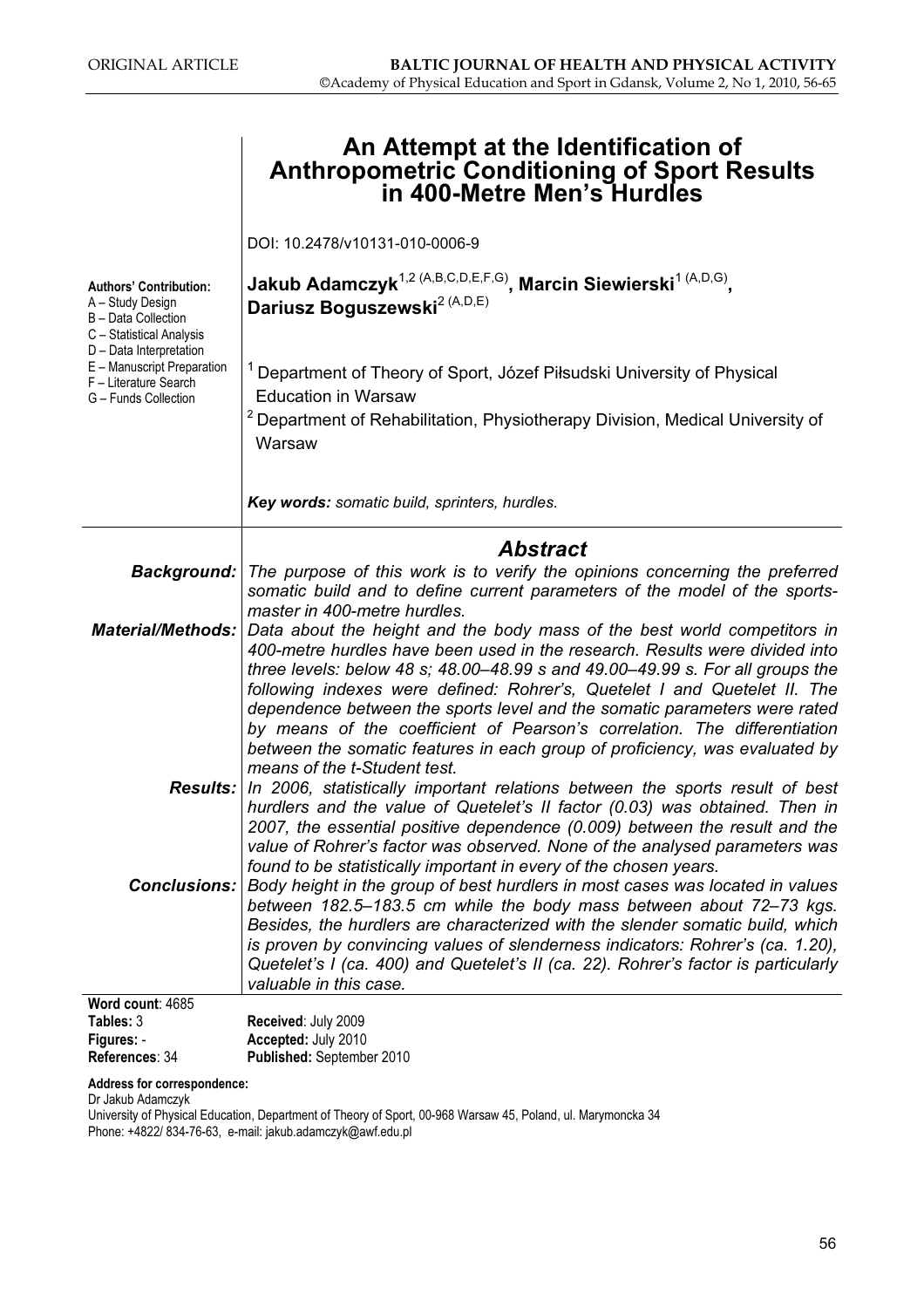#### Introduction

The somatic build is one of basic criteria of selection [1]. On the one hand, it gives extensive possibilities of choosing people whose physical conditions predestine them to attaining high sports results; on the other hand, however, the question arises whether this really is a necessary factor.

Athletics is a many-sided discipline using forms of the movement natural to man, such as running, jumping and throwing. This versatility makes training and attaining high results possible by men of considerably diverse somatotypes. Nevertheless, it seems that there are indispensable parameters conditioning high sports results.

400-metre hurdles forces competitors, while running the course, to clear 10 hurdles of the height of one yard (91.44 cm). This, in turn, produces requirements of suitable motor (speed, power, endurance, agility) and technique preparation. Simultaneously, however, the question appears whether physical conditions are not a parameter which, into the essential manner, affects (or even limits) the efficiency of the realization of this motor task. For years there has been an opinion that a hurdler must be tall, because it not only makes the clearing of hurdles easy to him, but it also allows him to minimalize the number of steps at the distance, and, first of all, at interhurdle distances. The results of the conducted analyses suggest that this parameter can have an essential meaning for the sports result. Affirmative dependences of the number of steps at the distance, for leading female hurdlers of the world, were obtained by Letzelter [2,3].

The connection of the step rhythm with the result of men's 400-metre hurdles is supplied with much better documentary evidence. Confirmatory thesis of positive correlations between the number of steps and the result was, for instance, in the work of Kostial [4] or Iskra [5]. The skill of the maintenance of the rhythm of the course, the number of steps at the last interhurdle distance and the slight fall in the speed of the run in the second half of the distance, those are the key elements for attaining high results in running [5].

It appears, however, that the claim that height and, what is more, the minimum number of steps at the distance is the most important factor, is an oversimplification. Superb results attained by shorter competitors contradict it. The leading hurdlers of recent years have been departing from the accepted model of the champion many times. Bershawn Jackson – 173 cm tall (the world champion of 2005, the Olympic bronze medallist of 2008), Dai Tamesue – 170 cm tall (the bronze medallist of the world championships in 2001 and 2005), Wintrop Graham – 178 cm tall (the Olympic vice-champion of 1992, silver medallist in 1991 and bronze medallist of the world championships in 1993) or Fabrizio Mori – 175 cm tall (the world champion of 1999, the vicechampion of 2001) can be a few good examples of that. What is even more interesting is the fact that among Polish leaders in this event there have also been competitors of a rather shorter build (Paweł Januszewski – 178 cm, Ryszard Szparak – 178 cm, Jerzy Hewelt – 175 cm, Ryszard Stoch – 180 cm and Tadeusz Kulczycki – 180 cm).

The matter of body mass of the 400-metre hurdlers seems to be a similarly controversial one, to be more precise, the matter of correlation between the body mass and the body height. A generally prevalent opinion, classifying 400-metre hurdles to the group of events of high-speed training character, seems to support the need for the properly developed muscular mass. Of course, it would be difficult to suppose that hurdlers would be characterized with athletism of the body comparable even to sprinters. Yet compared to runners at the distance of 800 metres this would probably be a distinguishing factor. Analysing the physique of best competitors in history – we do not find many examples of competitors about the considerable musculature. Samuel Matete (the world champion of 1991 and the silver medallist of 1993 and 1995) or James Carter (the silver medallist of the world championships of 2005, the Olympic vice-champion of 1996) can be of example. But we speak here rather about "the impression" which is exerted by the competitor with one's own build and not data supported by the conducted analyses. What is interesting, however, is the fact that the tendency to increase the height and the mass of the body of Olympic finalists already existed in years 1976–1988 [6].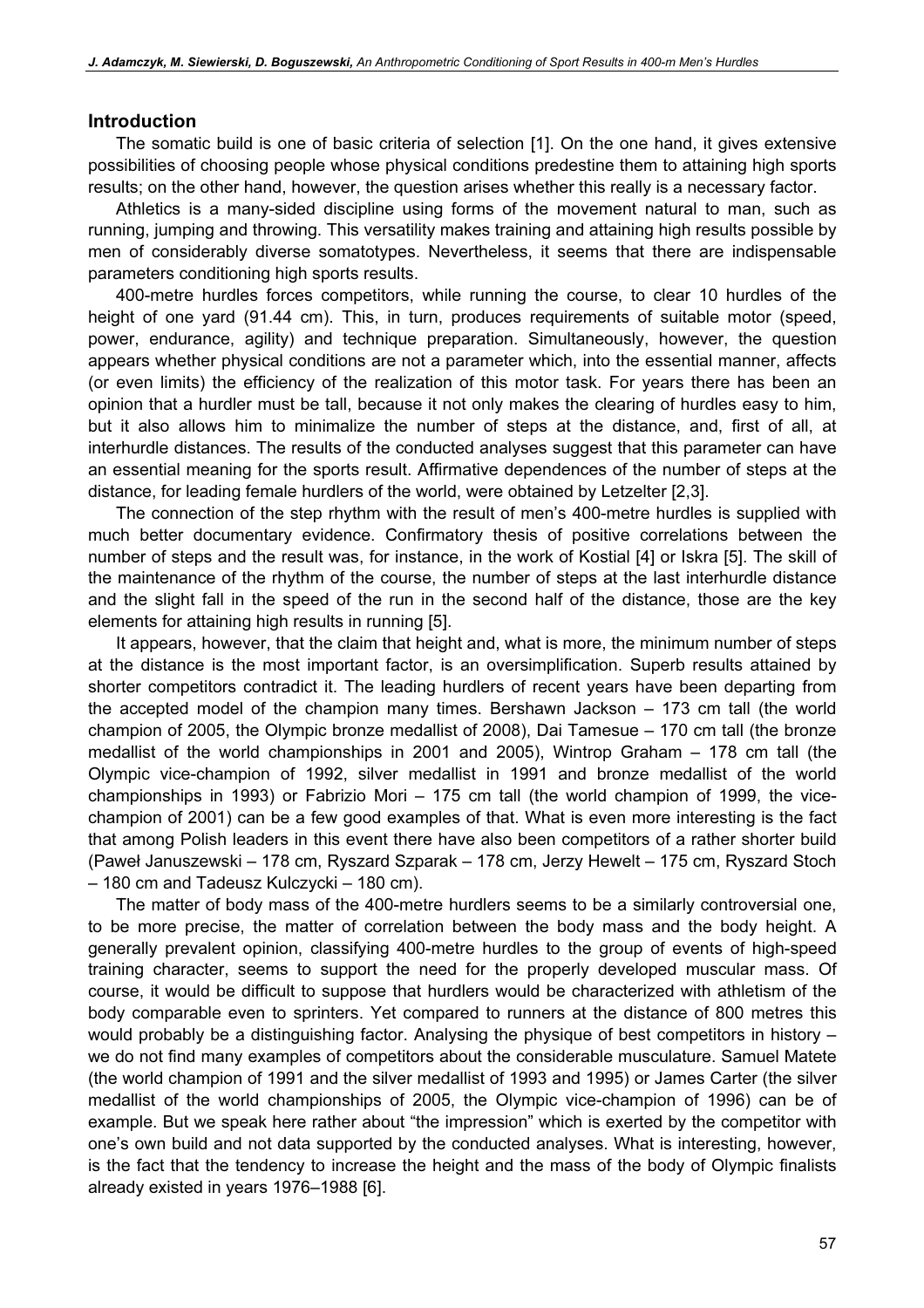The present look at the leading competitors induces us rather to opinions that most of them are characterized with a rather slender somatic build (eg. Kevin Young – the world champion, Edwin Moses – two-time Olympic champion, Amadou Dia Ba – the Olympic vice-champion, Bershawn Jackson – the world champion).

A suitable height of the body is considered to be the most desirable feature of the master-class hurdler's build. Yet it is not a decisive factor itself. There is no point for a hurdler in possessing parameters proper rather for the volley-ball player or the basketball player. As Gralka says [7]: "(…) Tallness does not at all predestine to achieving good results in hurdling. Proper proportions of the body are of importance. A long trunk and a neck add several centimetres of the height indeed, yet they do not make clearing the hurdle easier at all". Such an opinion is also shared by Puzio [8]. The height of the position of the gravity centre of a body is not decisive either. A too strongly muscled trunk, with relation to legs, and a heavy head raise the centre of gravity considerably; nonetheless, this does not help with hurdling".

The situation in which the competition was played had an influence on the earlier opinions emphasizing parameters of the competitors' body build (most of all the height). The rivalry on the slag-pavement was on the agenda at the end of the sixties. The synthetic track, which was introduced during the Olympics in Mexico in 1968 – the superb world record set by David Hemery 48.12 s [9] – changed a little the requirements for hurdlers. The greater elasticity by which it is characterized permits competitors to compensate a (possible) shorter height of the body with the procurance of a greater speed of the run and, what is more, easier realization of rhythm foundations. That is, one can venture saying that the present meaning of the height is decreasing. A common use of synthetic tracks prefers quick competitors too. That is why one can suppose that nowadays training leads to a greater development of the musculature of the 400-metre hurdlers.

The aim of this work is to verify the opinions, concerning the preferred somatic build and to define current parameters of the model of the sports master in 400-metre hurdles. This information should determine the essential premise in the process of the sport selection and also guide the planning of the sports training.

#### Material and methods

Data about the height and the weight of the best world competitors in 400-metre hurdles have been used in the research. The range of the analysis embraced 100 best results in years 2006- 2008. The data were introduced for three following years so that the obtained results could depict the current and constant state of affairs.

To define whether there are differences among competitors of a different sports level – the competitors were divided into three different levels within the framework of 100 best results:

- -I – competitors who obtained results below 48 s,
- II competitors who obtained results in the section 48.00–48.99 s,
- -III - competitors who obtained results in the section 49.00–49.99 s.

On the basis of the gathered information there are three qualified coefficients of the slenderness: Rohrer's, Quetelet's I and Quetelet's II, known also as the BMI (Body Mass Index). Those coefficients were enumerated according to the following examples [10]:

ROHRER'S FACTOR = (body mass  $\left[\text{gl} \times 100\right]$  / (body height  $\left[\text{cm}\right]$ )3  $QUETELET I FACTOR = body mass [g] / body height [cm]$ QUETELET II FACTOR = body mass [kg] / (body height [m])2

The result and height-weight data of competitors were determined on the basis of the latest statistical publications of the International Association of Athletics Federations (IAAF) [9,11,12], the European Athletic Association (EAA) [13,14], the International Association of Athletics Federations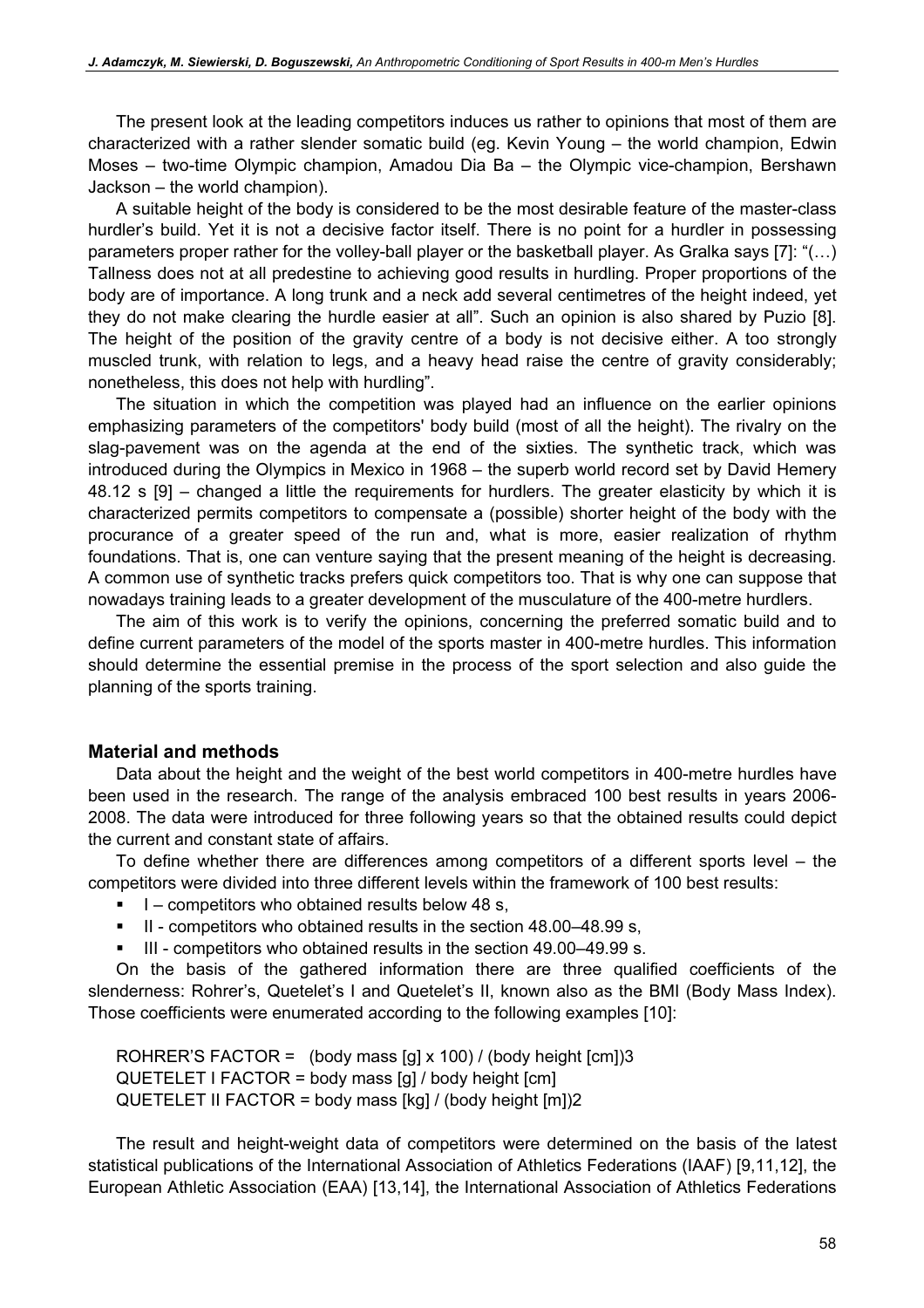(ATSF) [15,16,17], and also official publishers of the world championships in the track and field [18] and the European championships in the track and field [19]. In addition, these data have been supplemented, when needed, with some information from official IAAF Internet sites [20] and the EAA statistics [21].

The studied data were presented by arithmetical averages  $(\overline{x})$  with regard to standard deviations (SD).

The attempt to define the dependence between the sports level (the result of 400 m hurdles) and the parameters of the somatic build was rated by means of the coefficient of Pearson's correlation. The differentiation between the parameters in each group of proficiency and each year was evaluated by means of the t-Student test.

Calculations were performed with the computer technique using Statistica (v. 7.1) and Microsoft Excel software.

#### **Results**

In the first part of the analysis one marked average values for each parameter in the successive seasons. These data were presented in Tables 1–3.

In the analysed years one did not note down any considerable changes in the average of one hundred best results in the world (Tab. 1–3). The best result average was noted in the year of the World Championships in Osaca in 2007 (Tab. 2), the same year the hundredth result in the world was the best one over three years (2006 – 50.37 s; 2007 – 50.28 s; 2008 – 50.29 s). The number of results submarginal of 50 seconds can also be an indication of the level change. In 2006 one noted 70 such results, in the following year there were 80 of them; however, in 2008 there were 67. It seems that the average level of leading hurdlers of the world was imperceptibly higher in 2007, though there was no essential statistical difference in the average of 100 best results in the world.

The average height of one hundred best hurdlers in years 2006–2008 was put in the section of almost 1 cm (181.81–182.82 cm), the size of this parameter did not yield any significant changes (Tab. 1–3). It occurs that the results can show the current tendency among the best.

| <b>Result</b><br>(s) | <b>Body height</b><br>(cm)                 | <b>Body mass</b><br>(kg) | Quetelet I<br>factor | Quetelet II<br>factor | Rohrer's<br>factor |  |
|----------------------|--------------------------------------------|--------------------------|----------------------|-----------------------|--------------------|--|
|                      | Average for results 47.00 - 47.99 s (n=4)  |                          |                      |                       |                    |  |
| 47.66                | 182.75                                     | 73.25                    | 400.51               | 21.92                 | 1.20               |  |
| ±0.26                | ±6.65                                      | ±7.80                    | ±34.98               | ±1.79                 | ±0.11              |  |
|                      | Average for results 48.00 - 48.99 s (n=17) |                          |                      |                       |                    |  |
| 48.63                | 183.53                                     | 74.53                    | 405.83               | 22.11                 | 1.21               |  |
| ±0.30                | ±5.19                                      | ±5.45                    | ±22.64               | ±1.11                 | ±0.07              |  |
|                      | Average for results 49.00 - 49.99 s (n=49) |                          |                      |                       |                    |  |
| 49.52                | 182.22                                     | 73.44                    | 403.10               | 22.14                 | 1.22               |  |
| ±0.28                | ±4.87                                      | ±4.80                    | ±25.45               | ±1.58                 | ±0.11              |  |
| Average "100"        |                                            |                          |                      |                       |                    |  |
| 49.50                | 182.52                                     | 73.30                    | 401.48               | 22.01*                | 1.21               |  |
| ±0.69                | ±5.70                                      | ±5.27                    | ±24.04               | ±1.40                 | ±0.10              |  |

Tab. 1. Analysed parameters in the group of 100 best hurdlers of the world and of each level of proficiency in 2006

\* relevance at the level of 0.05

Analysing the average of the body height at various result levels, one can notice no significant differences. The indicators obtained for the best result group (results below 48 s) in 2007 and 2008 (Tab. 2–3) are the exception here. Yet it is hardly a trend, because the number of competitors who fulfil the criteria of the classification to this group is low. It is difficult to draw a univocal conclusion on the basis of just two results in these years (altogether there were three competitors).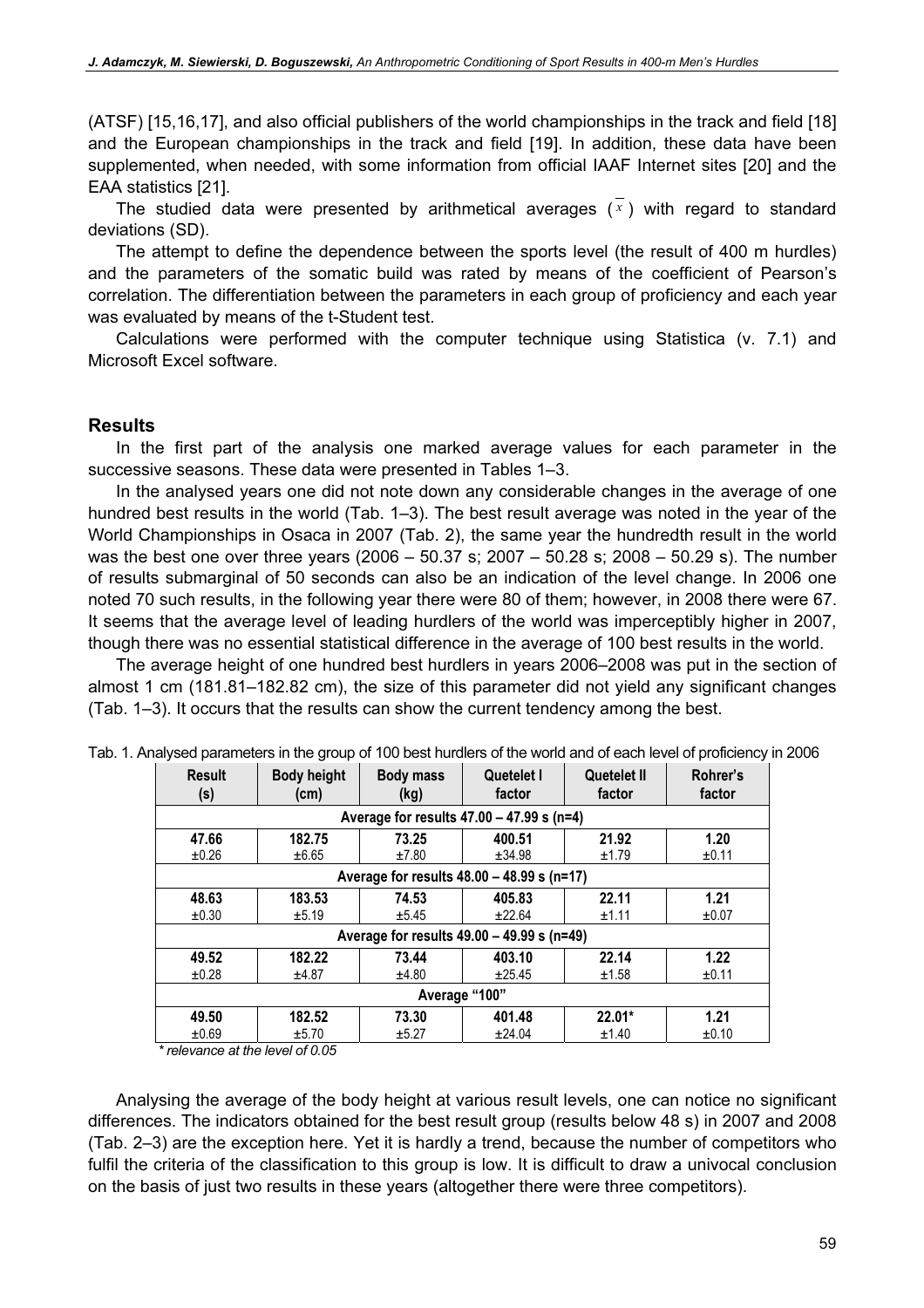| <b>Result</b><br>(s)                       | <b>Body height</b><br>(cm)                  | <b>Body mass</b><br>(kg) | Quetelet I<br>factor | Quetelet II<br>factor | Rohrer's<br>factor |  |
|--------------------------------------------|---------------------------------------------|--------------------------|----------------------|-----------------------|--------------------|--|
|                                            | Average for results $47.00 - 47.99$ s (n=2) |                          |                      |                       |                    |  |
| 47.67                                      | 187.00A, B                                  | 80.50                    | 430.39               | 23.01                 | 1.23               |  |
| ±0.08                                      | ±1.41                                       | ±4.95                    | ±23.21               | ±1.07                 | ±0.05              |  |
|                                            | Average for results 48.00 - 48.99 s (n=21)  |                          |                      |                       |                    |  |
| 48.46                                      | 182.61                                      | 73.72                    | 403.49               | 22.11                 | 1.21               |  |
| ±0.31                                      | $\pm 6.25$                                  | ±5.36                    | ±21.65               | ±1.18                 | ±0.09              |  |
| Average for results 49.00 - 49.99 s (n=57) |                                             |                          |                      |                       |                    |  |
| 49.54                                      | 181.13                                      | 72.17                    | 398.33               | 22.01                 | 1.22               |  |
| ±0.29                                      | ±5.51                                       | ±5.29                    | ±25.34               | ±1.49                 | ±0.10              |  |
| Average "100"                              |                                             |                          |                      |                       |                    |  |
| 49.40                                      | 181.81                                      | 72.76                    | 400.06               | 22.02                 | $1.21*$            |  |
| ±0.67                                      | ±5.49                                       | ±5.31                    | ±24.48               | ±1.39                 | ±0.10              |  |

Tab. 2. Analysed parameters in the group of 100 best hurdlers of the world and of each level of proficiency in 2007

 $*$  relevance at the level of 0.05; A – significant difference in the reference to group of 48.00–48.99 s results B – significant difference in the reference to group of 49.00–49.99 s results

Tab. 3. Analysed parameters in the group of 100 best hurdlers of the world and of each level of proficiency in 2008

| <b>Result</b><br>(s)                        | <b>Body height</b><br>(cm) | <b>Body mass</b><br>(kg) | Quetelet I<br>factor | Quetelet II<br>factor | Rohrer's<br>factor |  |
|---------------------------------------------|----------------------------|--------------------------|----------------------|-----------------------|--------------------|--|
| Average for results $47.00 - 47.99$ s (n=2) |                            |                          |                      |                       |                    |  |
| 47.52                                       | 188.00 A, B                | 80.50                    | 428.19               | 22.78                 | 1.21               |  |
| ±0.38                                       | ±0,00                      | ±4.95                    | ±26.33               | ±1.40                 | ±0.07              |  |
| Average for results 48.00 - 48.99 s (n=19)  |                            |                          |                      |                       |                    |  |
| 48.61                                       | 183.25                     | 72.92                    | 397.90               | 21.74                 | 1.19               |  |
| ±0.6                                        | ±6.51                      | ±4.40                    | ±19.26               | ±1.28                 | ±0.10              |  |
| Average for results 49.00 - 49.99 s (n=46)  |                            |                          |                      |                       |                    |  |
| 49.57                                       | 181.77                     | 71.81                    | 394.88               | 21.73                 | 1.20               |  |
| ±0.28                                       | ±5.36                      | ±6.32                    | ±30.79               | ±1.70                 | ±0.11              |  |
| Average "100"                               |                            |                          |                      |                       |                    |  |
| 49.54                                       | 182.82                     | 72.78                    | 397.93               | 21.78                 | 1.19               |  |
| $\pm 0.65$                                  | ±5.64                      | ±5.99                    | ±28.25               | ±1.56                 | ±0.10              |  |

 $\overline{A}$  – significant difference in the reference to group of 48.00–48.99 s results

B – significant difference in the reference to group of 49.00–49.99 s results

A similar dependence can be noticed in the body mass: a clearly greater value of this parameter refers only to the least numerous group of competitors achieving results below 48 s. In the case of the body mass, it is also the information about the competitor's body. The results prove a large spread of the body mass of leading competitors; however, the extreme results belong to exceptions (apart from two runners of very low body mass – below 60 kgs). In the light of these gathered data, we can, however, conclude that, at present, competitors of high body mass (according to the official information, there is a lack of competitors above 90 kgs) do not belong to the world advance party. So it seems legitimate to state that the present tendency of the advance party are hurdlers of the average somatic build and of the height imperceptibly exceeding 180 cm.

The essential information of the somatic build is delivered by the indicators of mass proportion and the body height. The comparatively least informative from them is Quetelet's II coefficient, also known as BMI (abbreviation). Yet one points out the fact that this is not a fully adequate tool for estimating the somatotype of sportsmen. Due to a low content of fatty tissues, the BMI value can be extortionated at them and can suggest the overweight which in fact is a rather surreal effect (particularly at record-seeking sportsmen representing the highest world level). With relation to values obtained in years 2006 and 2007, the size of the BMI decreased slightly in 2008 – all the time, however, being within the limits nearing 22.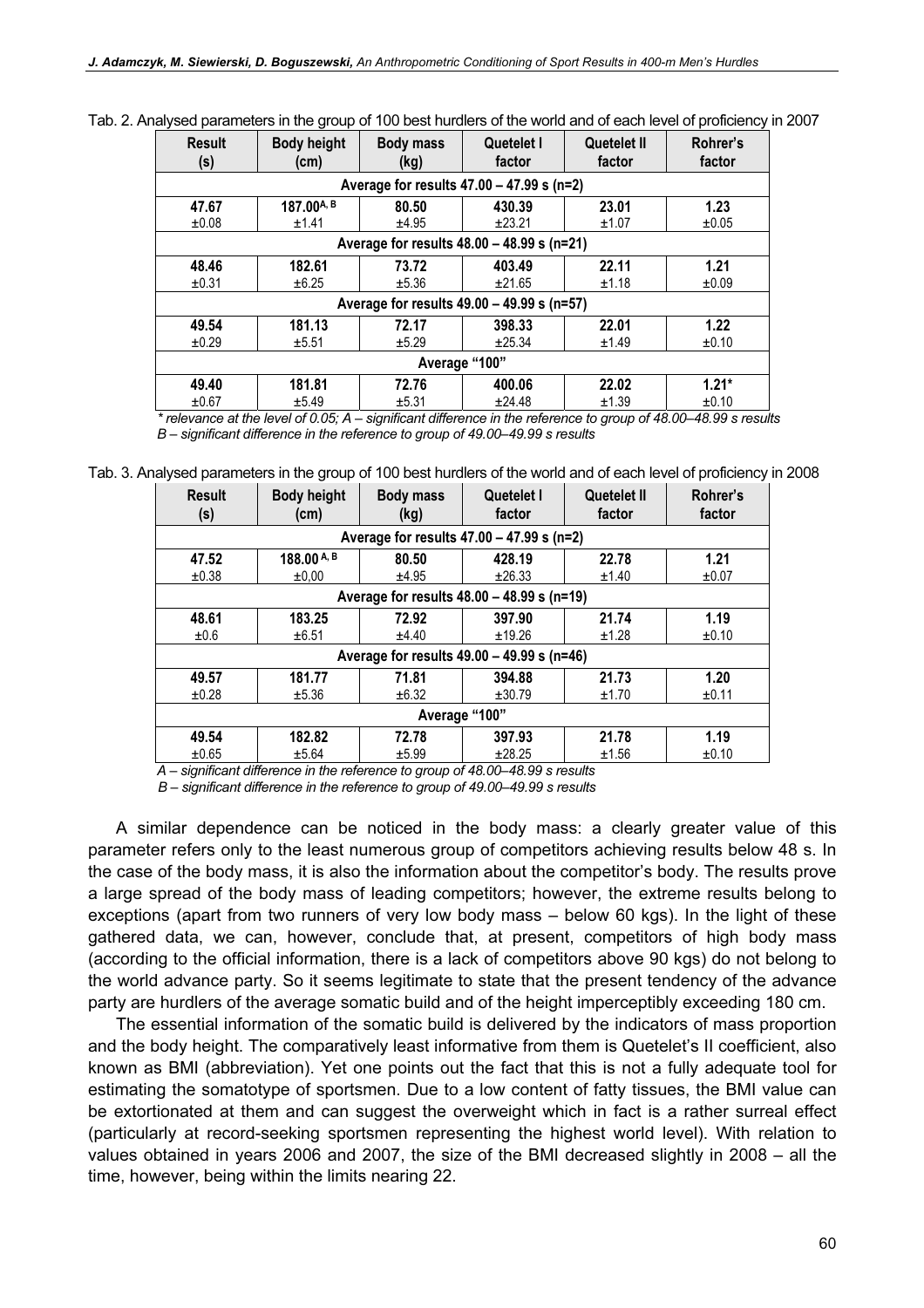The Quetelet's I coefficient seems to be a more reliable factor. With the exception of the situation in the best result group in years 2007 and 2008, this parameter is nearing in all the remaining groups and years to 400, though results only for the year 2006 in all result sections are above 400. Such a value suggests the hurdlers' slender somatic build. In all the analysed years, hurdlers obtaining results in the section 49.00–49.99 s produced evidence of the imperceptibly more slender physique than those whose results were situated in the section 48.00-48.99 s. Those, in turn, (with the exception of year 2006) were averagely more slender than the group of the best competitors. Due to a limited number of hurdlers in the best group (results below 48.00 s), which was mentioned before, it is hard to treat this as binding. One ought to notice, however, that all differences within the range of Quetelet's I factor described above were slight and one did not show essential statistically differences among them.

Last from the qualified parameters was Rohrer's coefficient. It is proper to notice that values for the II and III result groups and also for all of "100" results were identical in the year 2006 and 2007 (respectively 1.21; 1.22 and 1.21). In the Olympic year (2008) best hurdlers proved to be of slightly more slender body build than in the previous two years. However, statistically significant differences among each result group in each year have not been shown. The size of Rohrer's factor for the best 400-metre hurdlers of years 2006-2008 reached values nearing to 1.20.

One did not find essential differences among average values of the analysed parameters for 100 best results in years 2006–2008. One did not show essential differences in the result of the analysed parameters among groups of proficiency in the year 2006 either. In 2007, an essential difference in the body height in the group of competitors who obtained the result below 48 s and others was proven. However, one ought to pay attention to the fact that in the group of the best competitors only two results have been noted; therefore, the results are hardly representative. An identical situation occured in 2008, when two essential differences of the body height between the best group (below 48 s) and the others was noted – yet again in the group of the fastest ones only two results were marked.

In 2006, the statistically important correlation between the sports result of the best hurdlers and the value of Quetelet's II factor (0.03) was obtained. Then in 2007, an essential positive dependence (0.009) between the result and the value of Rohrer's factor was obtained. However, essential dependences for the analysed parameters were not revealed in 2008 .

The formula of analysis in the three successive seasons undertaken in this paper permitted seizing the current state and also observing a possible trend of changes of chosen somatic build parameters. On the other hand, an analysis of parameters in three years treated as one group was given up, because some competitors could belong to the world's top in the analysed period in every year, which could upset the gathered results. The applied solution allowed avoiding fortuities which often accompany single analyses. An analysis accomplished this way analysis illustrates the latest data about somatotypes of world class hurdlers.

#### **Discussion**

The continuous increase in the level of rivalry in sport and the research on solutions leading to the maximization of sports results is not without significance either. It influences the process of selection and sport selection itself. The somatic [1] build is one of basic criteria indeed. This occurrence also influences the rotation parameters of "the model of a sports champion".

Hurdlers' somatic build became a subject of interest for researchers in 1960s. The opinion that the height is a factor requisite and basic for a hurdler reigned universally for years. One of the first Polish coaches specializing in hurdler racing affirmed that the longer the stride length, the smaller the number of steps in the course and eventually the better result at the finish line. Simultaneously, however, he pointed out that the height itself was not a decisive factor, and the height position of the pubic joint has the key-meaning here – because it allows a competitor to clear a hurdle [7]. As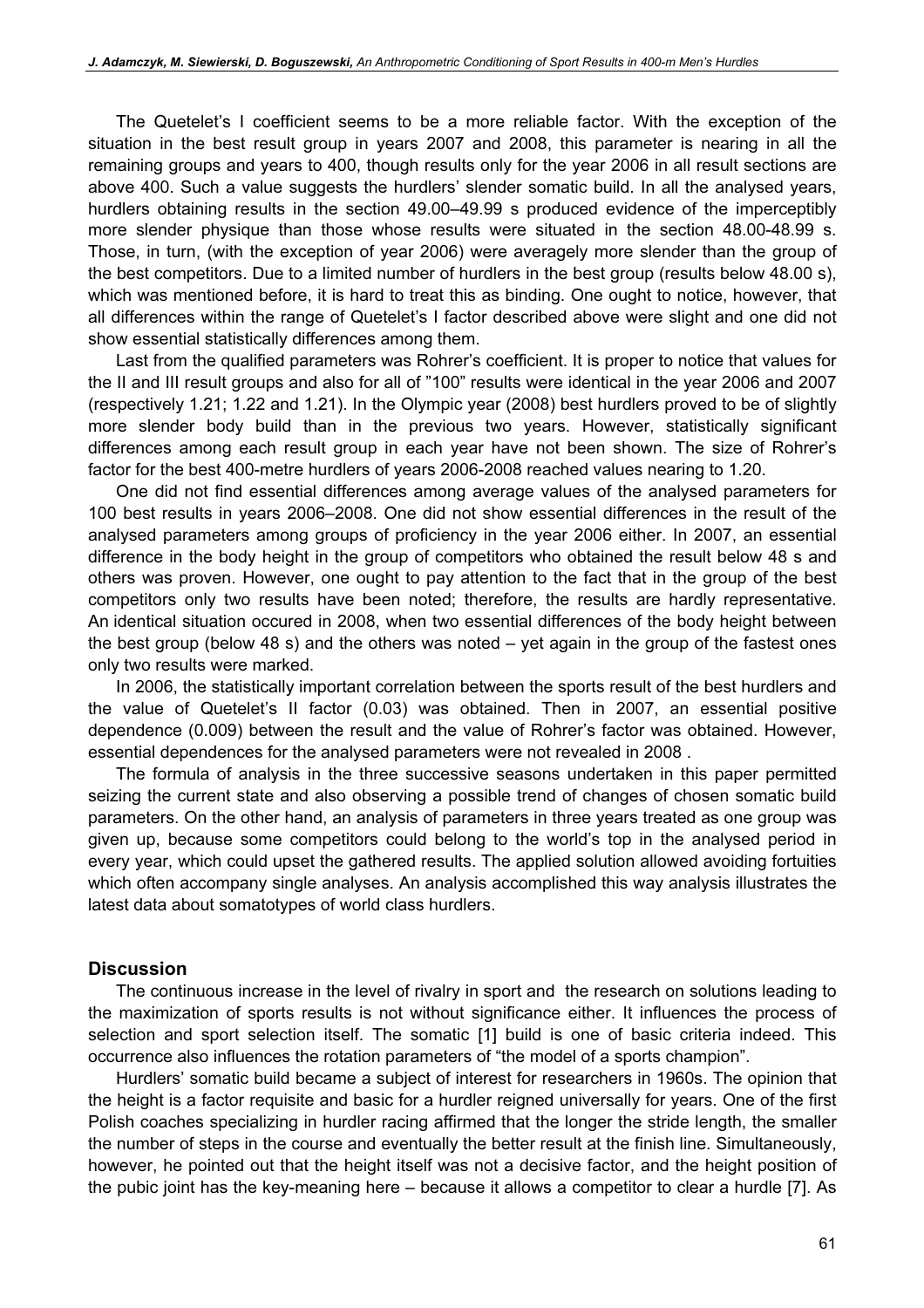the calculation method of a desirable relation of the body length to the height of the position of the pubic joint for runners on the distance of the 400m hurdles, he proposed the formula:

 $A: S < 1.95$  where:

 $A =$  the height of the body,

 $S =$  the height of the position of the pubic joint

For organisational reasons, there is no possibility to measure all world's best hurdlers. Although this is not a scientific indicator, it can play an auxiliary part in the coaching (selection) of the 400-metre hurdlers.

A little earlier the height (178.03 cm) and the mass of the body (72.88 kgs) among best (n=16) Polish hurdlers was qualified by Janusz [22]. A similarly numerous group of juniors (n=17) was an object of Skibińska's research [23]. Then a dissertation concerning the somatic build of best hurdlers in the world was written by Ważny [24]. He focused on participants of the Olympics from years 1960 (n=35) and 1964 (n=41). The results obtained by him proved increasing of both the height and the body mass in successive years (178.5 cm and 69.4 kgs and 180.6 cm and 73 kgs respectively). Interestingly, this tendency was confirmed by Ważny and Sozański's following research concerning the finalists of the Olympics in Moscow in 1980 (181,7 cm and 71,1 kgs) [25] and also the following elaboration by Sozański and co-authors [6] concerning the finalists of the Olympic Games in Montreal (in 1976 – 184.5 cm and 75.2 kgs) and Seoul (in 1988 – 183.8 cm and 78.3 kgs). Albeit in the case of the finalists from Seoul there was a slight decrease in the average of the body height followed by a considerable increase in the average of the body mass. Within these parameters obtained by other authors data suggested constant and systematical incrementing of basic parameters of the somatic build among the best competitors in the world.

With an analysis containing the height and mass of the body of Olympic finalists in years 1960–1996, Iskra [26] showed a comparatively little differentiation of the height (182.2–185.9 cm) with considerably greater differences of the average mass of the body of those competitors (74.5– 81.6 kgs).

The somatic build of 400m hurdlers was also an object of research in the 1970s. It did not, however, refer to competitors of the world advance party and authors were rather concentrated on national competitors. Erdmann [27] published a lengthy thesis about the possibility of using morphological parameters as the criterion of selection in the 400 m hurdles among Polish competitors. The parameters defined for twenty leading competitors in the country were equal to 179.87 cm and 72.74 kgs. Therefore, they differed from the world tendencies. Another work concerning the somatic build of best hurdlers of Czechoslovakia starting in various age categories (youngsters, juniors, seniors) was published by Kostial and Matusek [4]. It is proper to pay attention to the fact that the results of the height of the body imperceptibly differentiated best juniors (180.1 cm and 67.9 kgs) and seniors (181.3 cm and 72.3 kgs) at this distance. Intelligibly, they were more characterized by the body mass. What is also interesting, the parameters obtained by them were comparable to the results of this analysis, which perhaps suggests the constant value of these parameters for many years. The body mass of academic hurdlers in the USA was defined by Pipes [28]. Yet due to the limited number of the examined (n=3), it is hardly representative either.

In the 1980s, apart from authors mentioned above, there were others who analysed the somatotypes of sprinters and hurdlers. For instance, there was Thorland with the team [29] – however, among the defined parameters there were only those concerning fat deposition. Next, Withers and co-authors [30] dealt with not so numerous a group of competitors (n=5).

In the 1990s, Socha [31], examining the somatic build of Polish male and female athletes, obtained average values of 184.96 cm and 77.58 kgs for 12 leading hurdlers in the country.

Over the recent years, Iskra [5,26,32] has been the one who analysed this topic. Seeking factors determining the result of 400 m hurdles among twenty leading Polish hurdlers of the 1990s, he pointed out the average height of the body 183.8 cm and the mass of the body 73.43 kgs. At the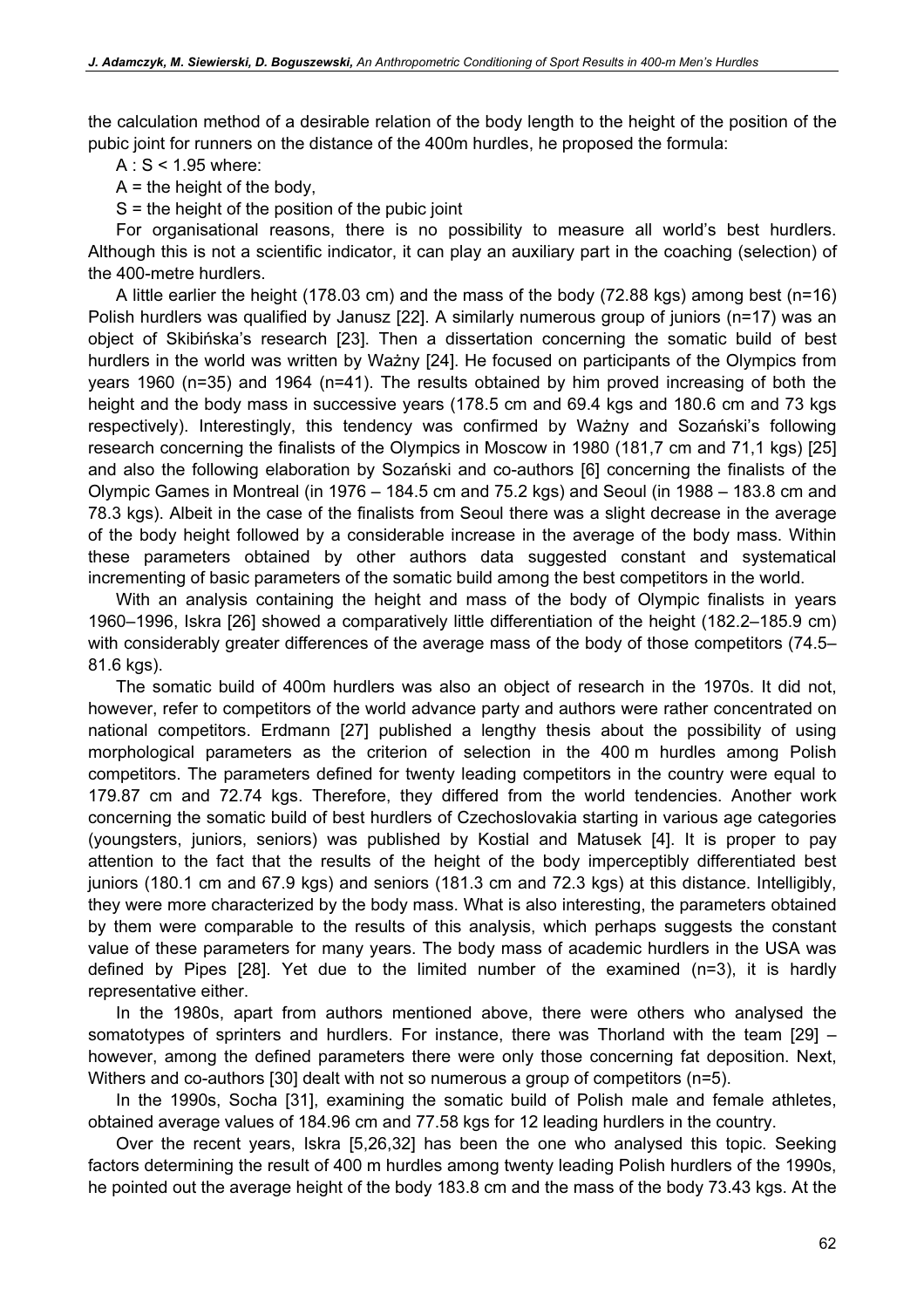same time, he admitted that these parameters did not show an essential correlation with the sports result [32]. Additionally, he defined Rohrer's factor as the coefficient, setting it for the examined group at 1.18. Iskra, in a lengthy monograph examining the conditions of results in hurdles, investigated the height and weight parameters of thirty Polish hurdlers at the distance of 400 metres (representing the level from the masterly international class to II sports class) and enumerated average parameters for this group: 183.49 cm and 74.43 kgs and the value 1.21 of Rohrer's factor. It is worth mentioning that those are values comparable to the results obtained in this research [33].

Once again, the height-weight data of the best hurdlers in the world (73 competitors from years 1968–2000) appear in Iskra's elaboration in 2003 [5]. Although the principle aim of this research was a definition of the influence of chosen elements of the hurdler rhythm on the sports result, yet the body height (184.63 cm), the body mass (75.56 kgs) and Rohrer's factor (1.20) appear among the parameters calculated by the author. Iskra did not obtain a statistically significant correlation with the result for any of these parameters. The fact that these data, though sectional (they refer to top hurdlers from 30 years), do not show considerable differences with relation to results obtained in this research should be noteworthy. Once again, it suggests there has not been a great variability of the somatic build indicators among the best 400 m hurdlers over the years.

So what kind of image of a hurdler does the above research and analyses of the accessible literature depict? Doubtlessly, we know that the height and the body mass themselves are not the only parameters decisive about the success, because the proper proportions of the body are extremely important. Milicerowa [34] affirms, for example, that in 400 m hurdles a slender structure of the shin is desirable. Iskra in his research [26,33] proves: the height of the body, the length of the foot, the width of the chest, a high value of mass of the active tissues and muscular ones as well as a low level of the adipose tissues are the parameters strongly correlated with the attained performance. It is advisable to put emphasis on the fact that the complex anthropometrical test run on a large group of best competitors (from many countries) is, in principle, impossible, hence the need of the research of simpler parameters perceptible in a easier way. These ones would give an important tool in selection and could also be used as parameters "of the model of the champion". They would be a specific sign-post in the process of the best 400 m hurdlers training.

One ought to perceive that in 400 m hurdles success is achieved by competitors of a dissimilar somatic build [5,33], so the fact that some competitors do not fulfil the criteria given above does not cross out their chances of achieving high results. Motor preparation of hurdlers seems to be the key element here. Wanting to mark "border values" we notice that nowadays there are not too many competitors below 178 cm in the advanced party, or above 190 cm too. There are also few of them of a very muscular body.

The chosen research methodology of course does not exhaust the topic; however,one should realize that a more accurate anthropometric examining of such a large group of competitors from the entire world is organizationally impossible on account of their availability. Parameters taken for analysis are in this situation model for the characterization of the somatic build of the world's best 400 metres hurdlers.

#### **Conclusions**

The obtained results, in the light of existing research in this direction, prove that the meaning of the height of body is less significant at present than it was a dozen or a few dozen years ago. Concluding, one should state that the gathered values should be used as a selection criteria in 400m hurdles run. The average body height in the group of best hurdlers amounts to 182.5–183.5 cm at the body mass of about 72–73kgs and these parameters do not diversify competitors' different sport levels.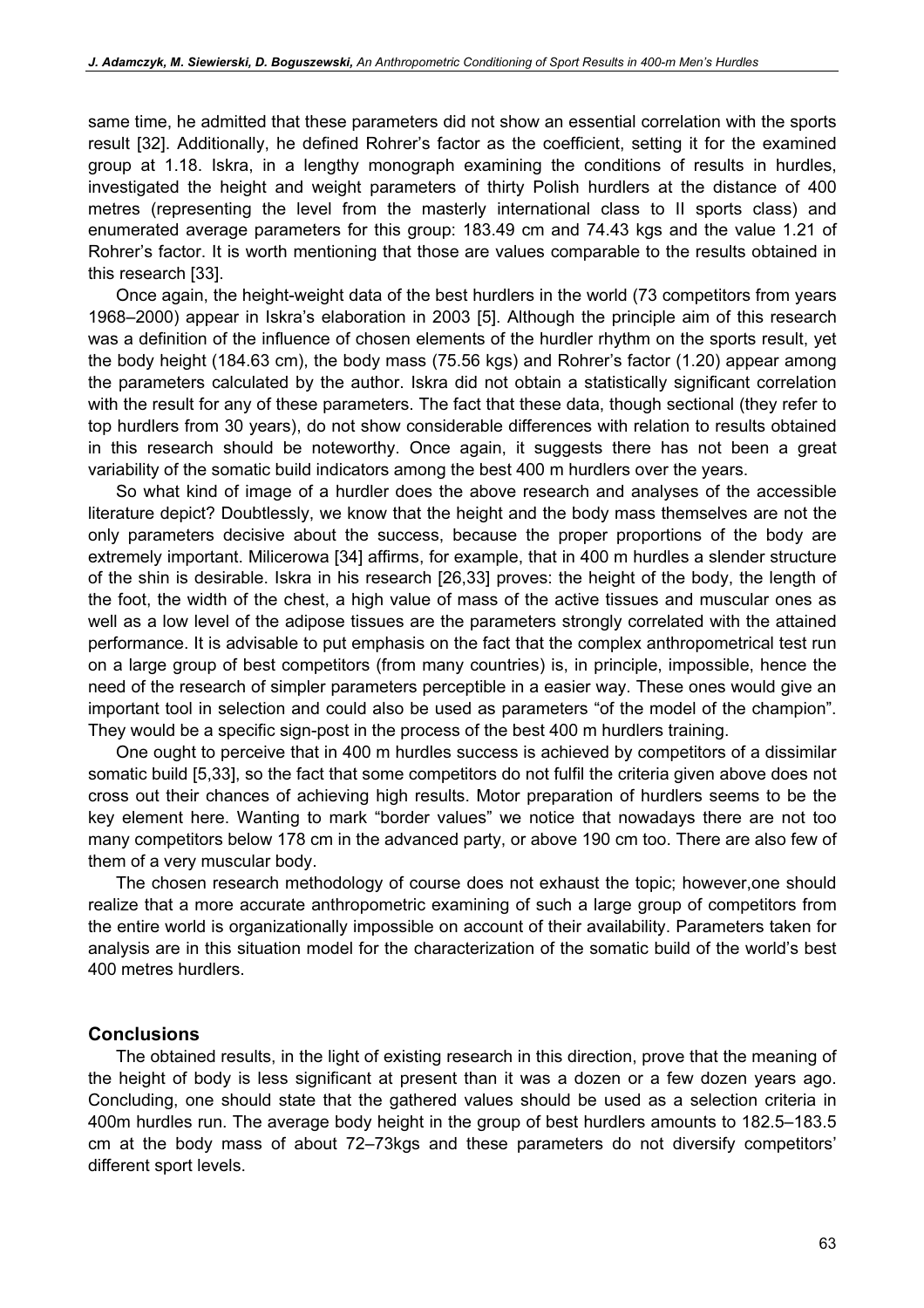Widening the research by slenderness factors is also legitimate and the values characteristic of the best hurdlers should be:

- Rohrer's (ca. 1.20),
- Quetelet's I (ca. 400),
- Quetelet's II (ca. 22).

Rohrer's factor is particularly valuable in this case. These values work well with most of the analysed leading competitors of the world and apart from the indicators of the motor preparation this can be helpful information while choosing the specialization.

### References

- 1. Sozański H, editor. Podstawy teorii treningu sportowego [Basics of the theory of sports training]. Warszawa: COS RCMSzKFiS; 1999 [in Polish].
- 2. Letzelter H, Letzelter M. Zum Einfluss von Kondition und Technik beim 400-m.-Hürdenlauf der Manner und Frauen. Leistungsport 1979; 9(1):12–19 [in German].
- 3. Letzelter H, Letzelter M. The influence of form and technique on the 400 m hurdles for men and for women. Track and Field Quarterly Review 1978;4:50–54.
- 4. Kostial J, Matousek R. Dynamika vyvoja struktury sportoveho vykonu v behu na 400 m prekazok. Teoria a Praxer telesna Vychowy 1979;4:220–228 [in Czech].
- 5. Iskra J. Wpływ wybranych elementów rytmu płotkarskiego na wynik w biegu na 400 m przez płotki [Influence of chosen elements of hurdle rhythm on the result in a 400-m hurdles run]. Sport Wychczynowy 2003;9–10:25–36 [in Polish].
- 6. Sozański H, Perkowski K, Kosmol A. Lekkoatletyka i pływanie na Igrzyskach Olimpijskich w Montrealu i Seulu [Track and field sports and swimming during the Montreal and Seoul Olympic Games]. Sport Wyczynowy 1989;1:21–46 [in Polish].
- 7. Gralka H. Biegi przez płotki [Hurdling]. Warszawa: Sport i Turystyka; 1964 [in Polish].
- 8. Puzio W. Bieg 400 m przez płotki [A 400-m hurdle run]. In: Mulak J, editor. Lekkoatletyka technika metodyka – trening [Track and field – technique – methodology – training]. Warszawa: SiT; 1982, 225– 232 [in Polish].
- 9. Matrahazi I, et al. Progression of IAAF WORLD RECORDS 2007 edition. Monaco: IAAF; 2007.
- 10. Drozdowski Z. Antropometria w wychowaniu fizycznym [Anthropometry in PE]. Poznań: AWF; 1998 [in Polish].
- 11. Castellini O, et al. IAAF World Lists 2007. Monaco: IAAF; 2007.
- 12. Castellini O, et al. IAAF World Lists (Top 50) 2008. Monaco: IAAF; 2008.
- 13. Huguenin F, O'Callaghan P. European Athletics Yearbook 2006–07. Lausanne: EAA; 2007.
- 14. O'Callaghan P, Anderson K. European Athletics Yearbook 2007–08. Lausanne: EAA; 2008.
- 15. Matthews P. ATFS ATHLETICS 2006 The International Track and Field Annual. Cheltenham: SportsBooks Limited; 2006.
- 16. Matthews P. ATFS ATHLETICS 2008 The International Track and Field Annual. Cheltenham: SportsBooks Limited; 2008.
- 17. Mappa P. All-Time 1000 performances. Firenze: ATSF; 2008.
- 18. Butler M, et al. 11th IAAF World Championships in Athletics STATISTICS HANDBOOK Osaca 2007. Monaco: IAAF; 2007.
- 19. Jalava M, et al. Statistics Handbook EC '06. Malmö: EAA; 2006.
- 20. http://www.iaaf.org/athletes/biographies/index.html [access on 27.03.2009].
- 21. http://www.tilastopaja.org/ [access on 27.03.2009].
- 22. Janusz A. Zróżnicowanie morfologiczne czołowych lekkoatletów Polski [Morphological diversity of top Polish track and field competitors]. Materiały i Prace Antropologiczne 1962;60 [in Polish].
- 23. Skibińska A. Budowa somatyczna juniorów lekkiej atletyki [A somatic composition of junior track and field competitors]. Wychowanie Fizyczne i Sport 1964;4:455–480 [in Polish].
- 24. Ważny Z. Zróżnicowanie budowy somatycznej u lekkoatletów startujących na Igrzyskach Olimpijskich w Rzymie i Tokio [Diversity of somatic composition in track and field competitors participating in the Rome and Tokyo Olympic Games]. Wychowanie Fizyczne i Sport 1967;3:53–67 [in Polish].
- 25. Ważny Z, Sozański H. W poszukiwaniu elementów do modelu mistrzostwa sportowego analiza wybranych parametrów uczestników Igrzysk Olimpijskich w Moskwie, Montrealu i Monachium [Seeking for elements of sports championship model – analysis of the chosen parametres of Moscow, Montreal, Munchen Olympic Games participants]. Sport Wyczynowy 1980;12:13–56 [in Polish].